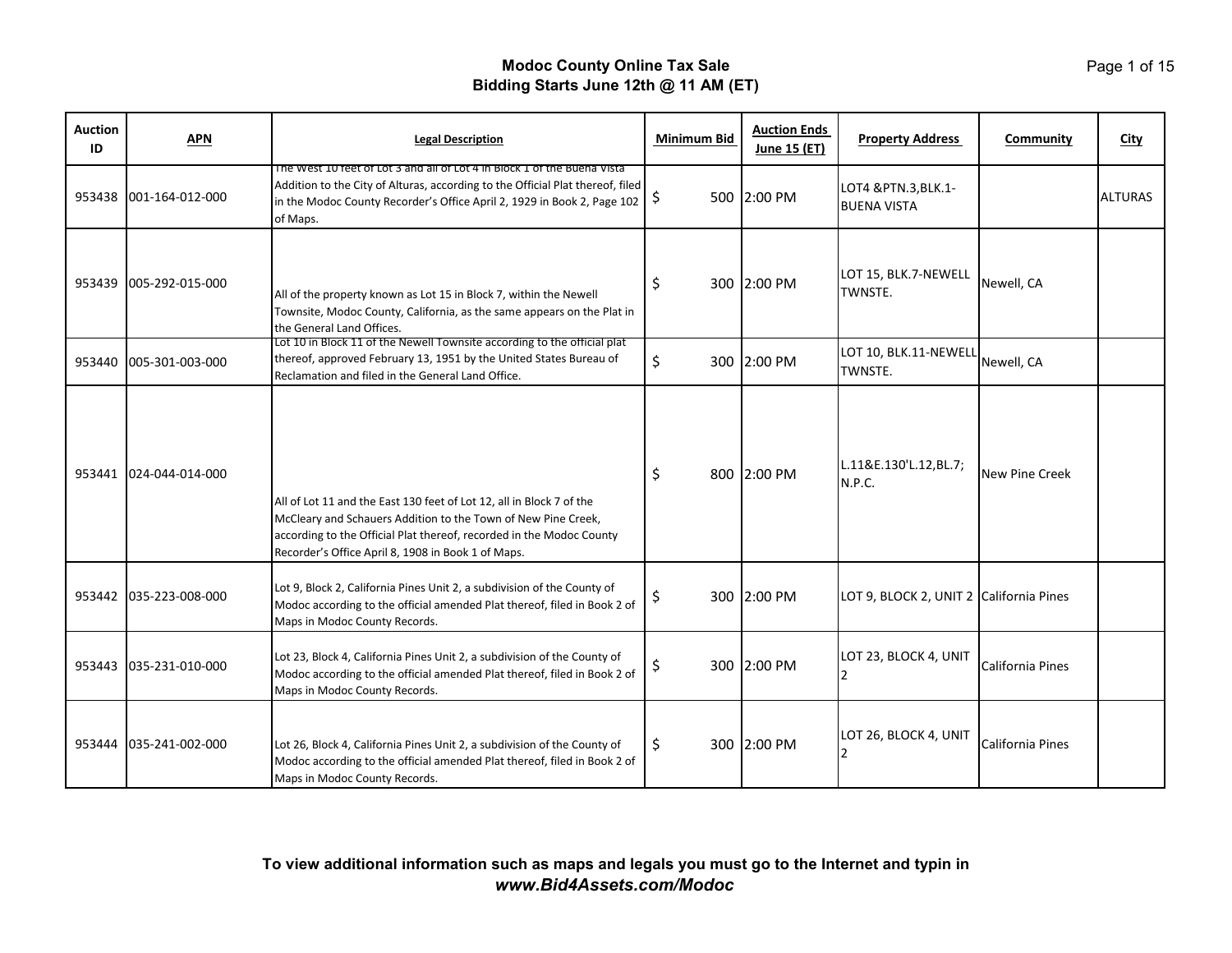| <b>Auction</b><br>ID | <b>APN</b>             | <b>Legal Description</b>                                                                                                                                                                                                                        | <b>Minimum Bid</b> | <b>Auction Ends</b><br>June 15 (ET) | <b>Property Address</b>                    | Community        | <b>City</b> |
|----------------------|------------------------|-------------------------------------------------------------------------------------------------------------------------------------------------------------------------------------------------------------------------------------------------|--------------------|-------------------------------------|--------------------------------------------|------------------|-------------|
| 953445               | 035-252-035-000        | Lot 50, Block 13, California Pines Unit 2, a subdivision of the County of<br>Modoc according to the official amended Plat thereof, filed in Book 2 of<br>Maps in Modoc County Records.                                                          | \$                 | 300 2:00 PM                         | LOT 50, BLOCK 13, UNIT                     | California Pines |             |
| 953446               | 036-044-007-000        | Lot 14, Block 12, California Pines Unit Lake 1-A, a subdivision of the<br>County of Modoc according to the official Plat thereof, filed in Book 2 of<br>Maps in Modoc County Records.                                                           | \$                 | 300 2:00 PM                         | LOT 14, BLOCK 12, L.U.<br>$1-A$            | California Pines |             |
|                      | 953447 036-312-012-000 | Lot 12, Block 2, California Pines Lake Mobile Home Park Unit 1, a<br>subdivision of the County of Modoc according to the Official Plat thereof,<br>recorded in Modoc County Recorder's Office November 16, 1970 in Book<br>2, Page 260 of Maps. | \$                 | 300 2:00 PM                         | LOT 12, BLOCK 2, MHP,<br>UNIT <sub>1</sub> | California Pines |             |
| 953448               | 036-343-019-000        | Lot 35, Block 6, California Pines Lake Mobile Home Park Unit 1, a<br>subdivision of the County of Modoc according to the Official Plat thereof,<br>recorded in Modoc County Recorder's Office November 16, 1970 in Book<br>2, Page 260 of Maps. | \$                 | 300 2:00 PM                         | LOT 35, BLOCK 6, MHP<br>UNIT <sub>1</sub>  | California Pines |             |
| 953449               | 036-343-020-000        | Lot 36, Block 6, California Pines Lake Mobile Home Park Unit 1, a<br>subdivision of the County of Modoc according to the Official Plat thereof,<br>recorded in Modoc County Recorder's Office November 16, 1970 in Book<br>2, Page 260 of Maps. | \$                 | 300 2:00 PM                         | LOT 36, BLOCK 6, MHP,<br>UNIT <sub>1</sub> | California Pines |             |
| 953450               | 036-343-021-000        | Lot 37, Block 6, California Pines Lake Mobile Home Park Unit 1, a<br>subdivision of the County of Modoc according to the Official Plat thereof,<br>recorded in Modoc County Recorder's Office November 16, 1970 in Book<br>2, Page 260 of Maps. | \$                 | 300 2:00 PM                         | LOT 37, BLOCK 6, MHP,<br>UNIT <sub>1</sub> | California Pines |             |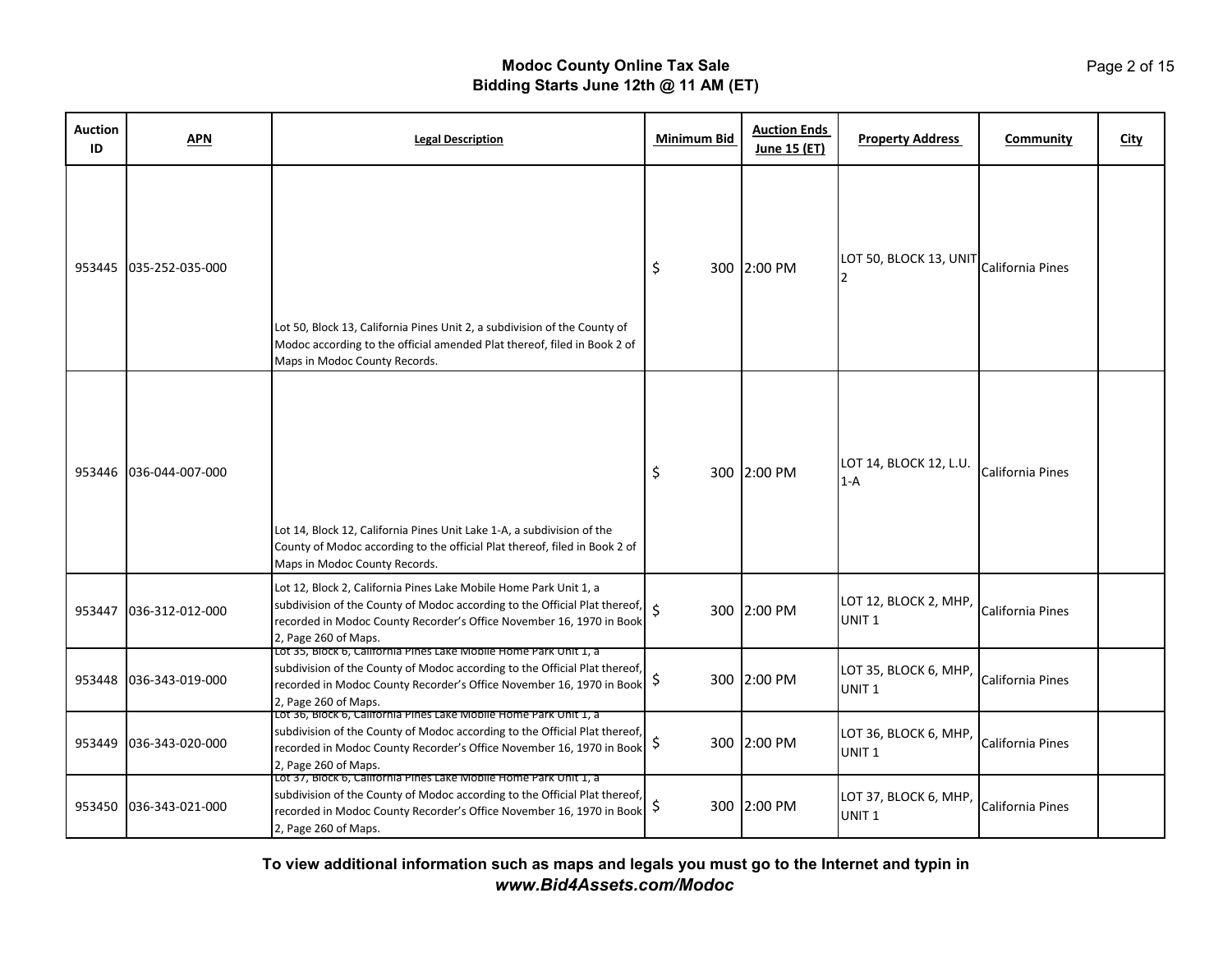| <b>Auction</b><br>ID | <b>APN</b>             | <b>Legal Description</b>                                                                                                                                                                                                                        | <b>Minimum Bid</b> | <b>Auction Ends</b><br>June 15 (ET) | <b>Property Address</b>                                     | Community               | City |
|----------------------|------------------------|-------------------------------------------------------------------------------------------------------------------------------------------------------------------------------------------------------------------------------------------------|--------------------|-------------------------------------|-------------------------------------------------------------|-------------------------|------|
|                      | 953451 036-353-007-000 | Lot 30, Block 7, California Pines Lake Mobile Home Park Unit 1, a<br>subdivision of the County of Modoc according to the Official Plat thereof,<br>recorded in Modoc County Recorder's Office November 16, 1970 in Book<br>2, Page 260 of Maps. | \$                 | 300 2:30 PM                         | 91 COOKE DR<br><b>CALPINES</b>                              | <b>California Pines</b> |      |
|                      | 953452 036-361-018-000 | Lot 60, Block 1, California Pines Lake Mobile Home Park Unit 1, a<br>subdivision of the County of Modoc according to the Official Plat thereof,<br>recorded in Modoc County Recorder's Office November 16, 1970 in Book<br>2, Page 260 of Maps. | \$                 | 300 2:30 PM                         | LOT 60, BLOCK 1, MHP, California Pines<br>UNIT <sub>1</sub> |                         |      |
|                      | 953453 036-361-019-000 | Lot 61, Block 1, California Pines Lake Mobile Home Park Unit 1, a<br>subdivision of the County of Modoc according to the Official Plat thereof,<br>recorded in Modoc County Recorder's Office November 16, 1970 in Book<br>2, Page 260 of Maps. | \$                 | 300 2:30 PM                         | LOT 61, BLOCK 1, MHP, California Pines<br>UNIT <sub>1</sub> |                         |      |
|                      | 953454 036-361-020-000 | Lot 62, Block 1, California Pines Lake Mobile Home Park Unit 1, a<br>subdivision of the County of Modoc according to the Official Plat thereof,<br>recorded in Modoc County Recorder's Office November 16, 1970 in Book<br>2, Page 260 of Maps. | \$                 | 300 2:30 PM                         | LOT 62, BLOCK 1, MHP, California Pines<br>UNIT <sub>1</sub> |                         |      |
|                      | 953455 037-384-005-000 | Lot 53, Block 56, California Pines Unit 3, a subdivision of the County of<br>Modoc according to the official Plat thereof, filed in Book 2 of Maps in<br>Modoc County Records.                                                                  | \$                 | 300 2:30 PM                         | LOT 53, BLOCK 56-UNIT                                       | California Pines        |      |
|                      | 953456 039-401-007-000 | Lot 22, Block 12, California Pines Lake Unit 1B, a subdivision of the<br>County of Modoc according to the official Plat thereof, filed in Book 2 of<br>Maps in Modoc County Records.                                                            | \$                 | 300 2:30 PM                         | LOT 22, BLOCK 12-LAKE<br>UNIT 1B                            | California Pines        |      |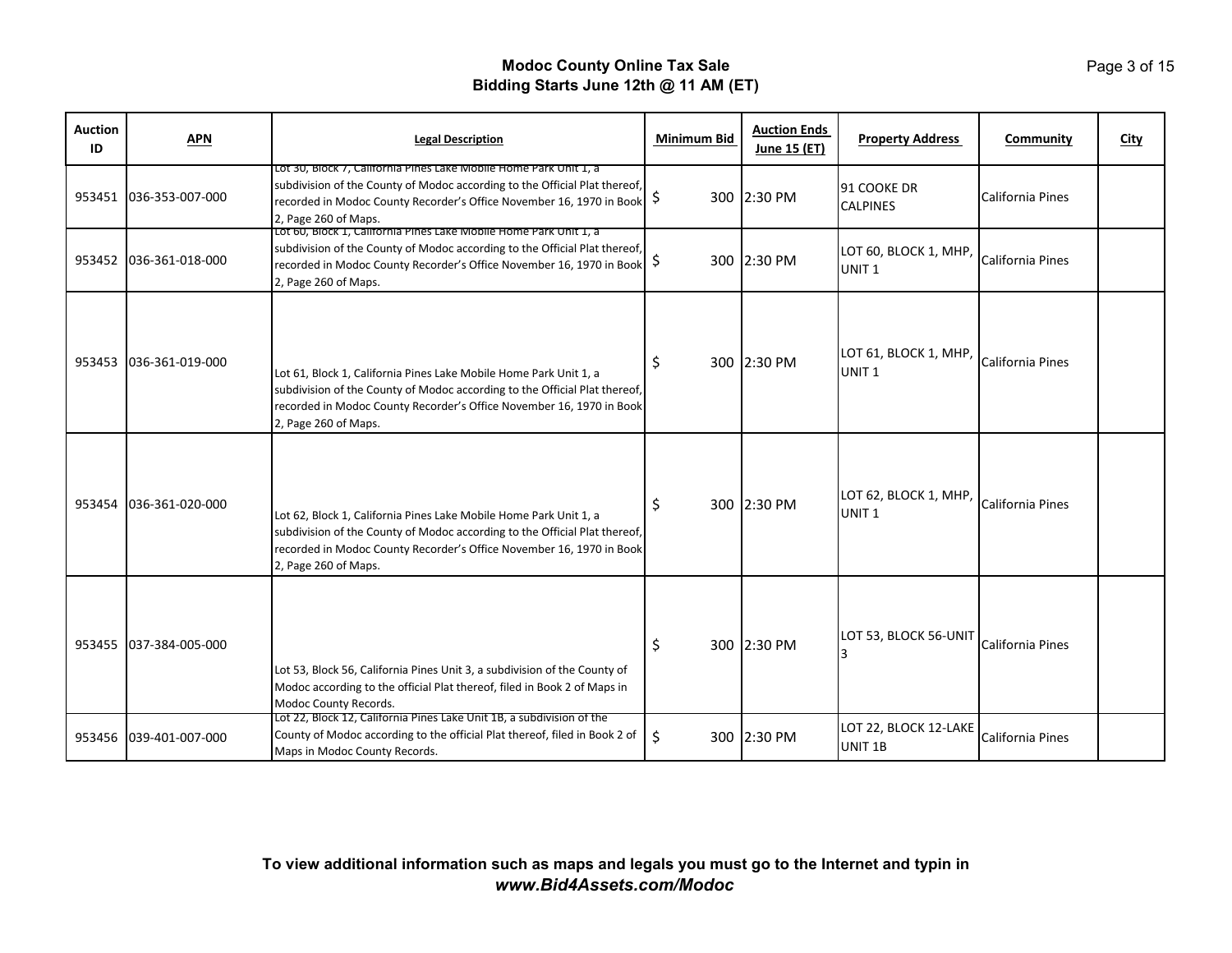| <b>Auction</b><br>ID | <b>APN</b>             | <b>Legal Description</b>                                                                                                                                                           | <b>Minimum Bid</b> | <b>Auction Ends</b><br>June 15 (ET) | <b>Property Address</b>                   | <b>Community</b> | <b>City</b> |
|----------------------|------------------------|------------------------------------------------------------------------------------------------------------------------------------------------------------------------------------|--------------------|-------------------------------------|-------------------------------------------|------------------|-------------|
| 953457               | 040-142-024-000        | Lot 11, Block 8, California Pines Lake Unit 4, a subdivision of the County<br>of Modoc according to the official Plat thereof, filed in Book 2 of Maps in<br>Modoc County Records. | \$                 | 300 2:30 PM                         | LOT 11, BLOCK 8-LAKE<br>UNIT <sub>4</sub> | California Pines |             |
|                      | 953458 041-532-035-000 | Lot 63, Block 2, California Pines Unit 5, a subdivision of the County of<br>Modoc according to the official Plat thereof, filed in Book 2 of Maps in<br>Modoc County Records.      | \$                 | 300 2:30 PM                         | LOT 63, BLOCK 2, UNIT                     | California Pines |             |
|                      | 953459 041-533-009-000 | Lot 9, Block 13, California Pines Unit 5, a subdivision of the County of<br>Modoc according to the official Plat thereof, filed in Book 2 of Maps in<br>Modoc County Records.      | \$                 | 300 2:30 PM                         | LOT 9, BLOCK 13, UNIT                     | California Pines |             |
|                      | 953460 041-533-010-000 | Lot 10, Block 13, California Pines Unit 5, a subdivision of the County of<br>Modoc according to the official Plat thereof, filed in Book 2 of Maps in<br>Modoc County Records.     | \$                 | 300 2:30 PM                         | LOT 10, BLOCK 13, UNIT                    | California Pines |             |
|                      | 953461 041-644-026-000 | Lot 51, Block 18, California Pines Unit 5, a subdivision of the County of<br>Modoc according to the official Plat thereof, filed in Book 2 of Maps in<br>Modoc County Records.     | \$                 | 300 2:30 PM                         | LOT 51, BLOCK 18, UNIT California Pines   |                  |             |
| 953462               | 041-644-036-000        | Lot 41, Block 18, California Pines Unit 5, a subdivision of the County of<br>Modoc according to the official Plat thereof, filed in Book 2 of Maps in<br>Modoc County Records.     | \$                 | 300 2:30 PM                         | LOT 41, BLOCK 18, UNIT                    | California Pines |             |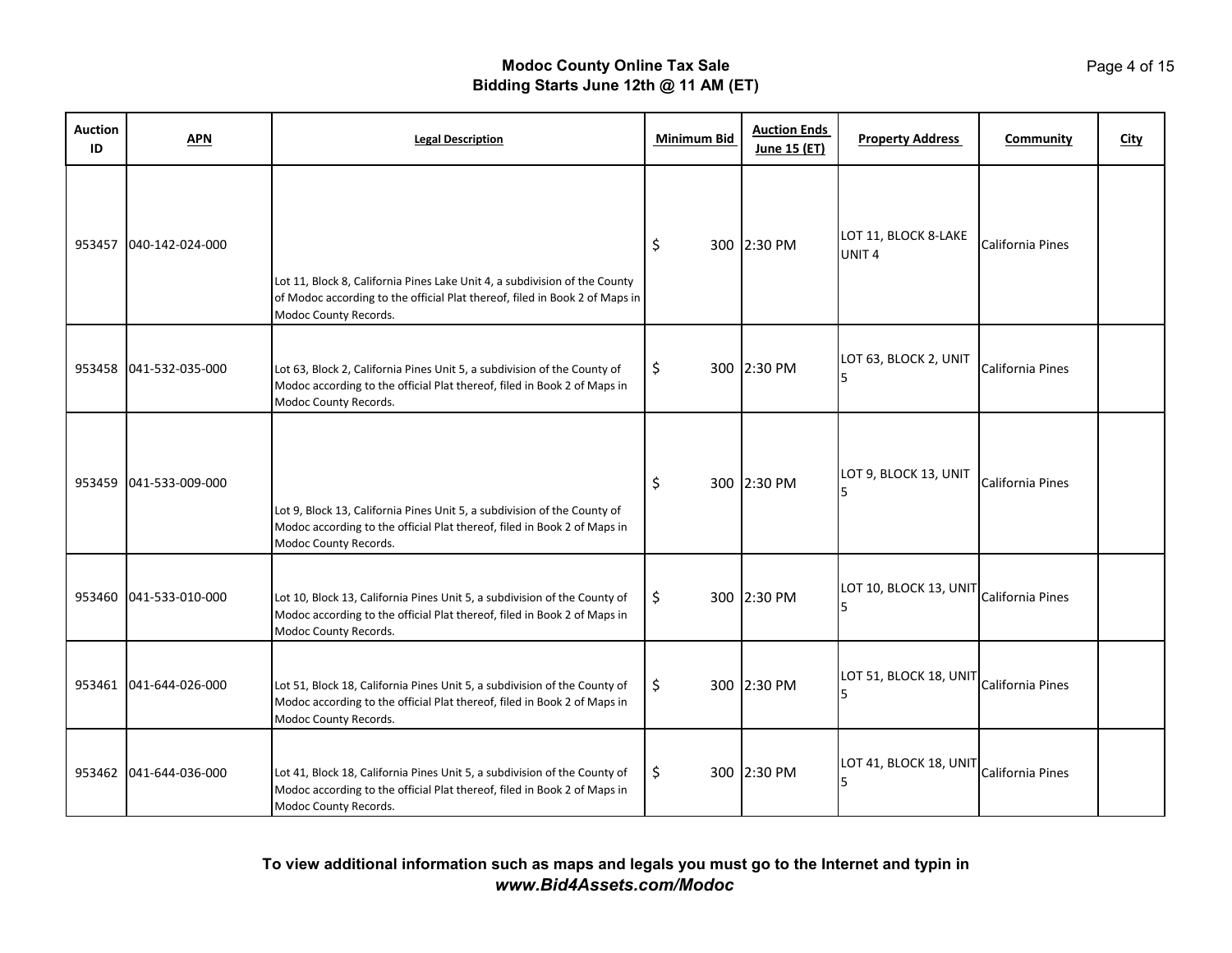| <b>Auction</b><br>ID | <u>APN</u>                            | <b>Legal Description</b>                                                                                                                                                             | Minimum Bid | <b>Auction Ends</b><br>June 15 (ET) | <b>Property Address</b>                                         | Community | <b>City</b> |
|----------------------|---------------------------------------|--------------------------------------------------------------------------------------------------------------------------------------------------------------------------------------|-------------|-------------------------------------|-----------------------------------------------------------------|-----------|-------------|
| 953463               | 041-731-010-000 & 041-<br>731-011-000 | Lots 10 & 11, Block 66, California Pines Unit 5, a subdivision of the<br>County of Modoc according to the official Plat thereof, filed in Book 2 of<br>Maps in Modoc County Records. |             | 500 2:30 PM                         | $[LOT 10 & 11, BLOCK 66,$ California Pines<br>UNIT <sub>5</sub> |           |             |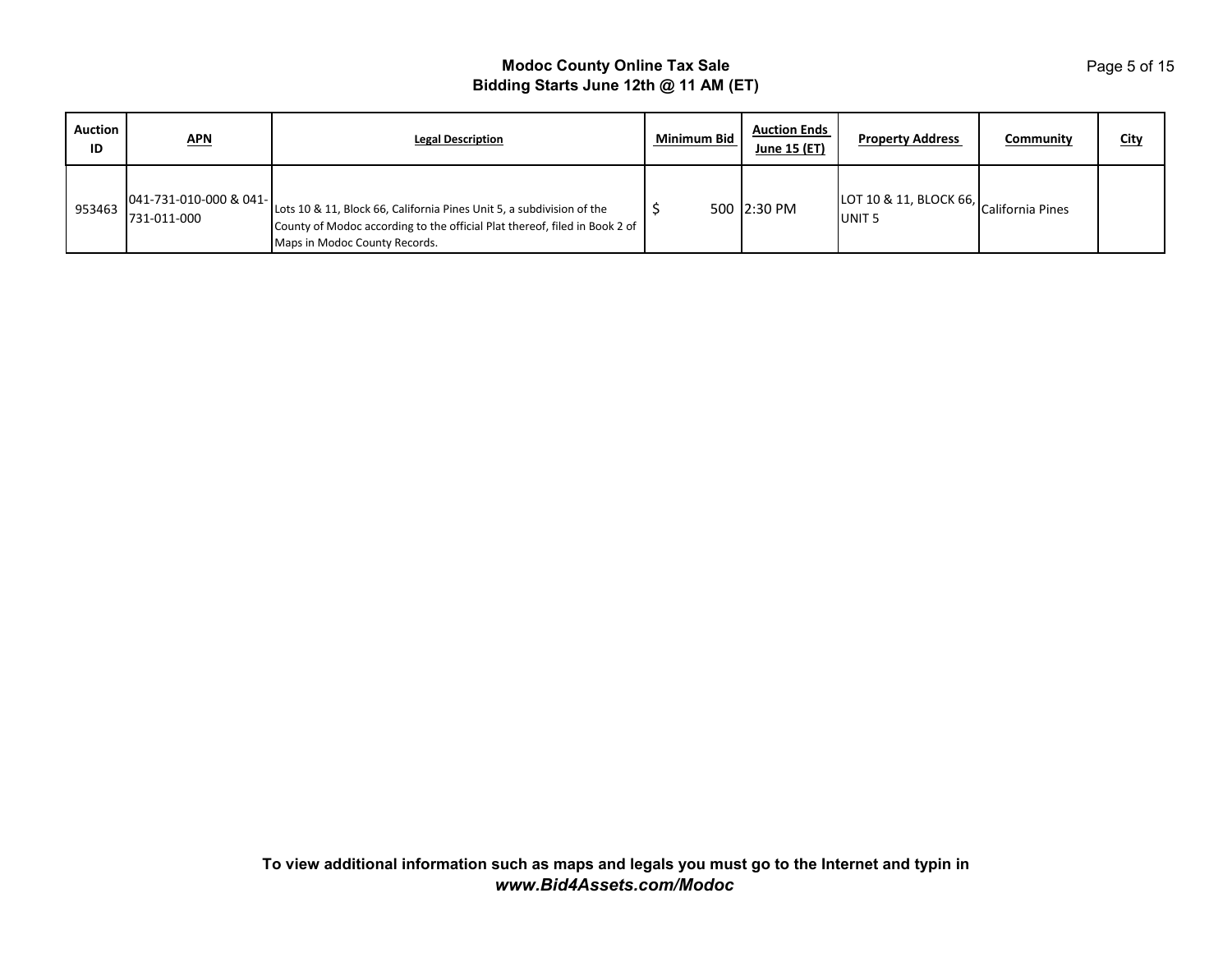| <b>Auction</b><br>ID | APN                    | Zipcode | <b>Acreage</b> | <b>Exemptions</b>                     | <b>Fixtures</b> | <b>Improvements</b>                         | <b>Land Value</b> | Personal | <b>Total 2018-19</b><br><b>Property Value Assessed Values</b> | <b>Ad Valorem</b>       | <b>Special</b><br><b>Assessment</b> |
|----------------------|------------------------|---------|----------------|---------------------------------------|-----------------|---------------------------------------------|-------------------|----------|---------------------------------------------------------------|-------------------------|-------------------------------------|
| 953438               | 001-164-012-000        | 96101   |                | $0$ \$<br>$\sim$                      |                 | \$<br>$\sim$                                | \$<br>4,366.00    |          | \$<br>4,366.00 \$                                             | $43.66$ \$              | 226.00                              |
| 953439               | 005-292-015-000        | 96134   |                | $0$ \$<br>$\blacksquare$              |                 | \$<br>$327.00$ \$                           | 2,963.00          |          | \$<br>$3,290.00$ \$                                           | $32.90$ \$              | 31.00                               |
| 953440               | 005-301-003-000        | 96134   |                | $0\overline{\phantom{a}}$<br>$\omega$ |                 | \$<br>$\blacksquare$                        | \$<br>880.00      |          | \$<br>880.00                                                  | \$<br>$8.80\frac{1}{5}$ | 31.00                               |
| 953441               | 024-044-014-000        | 97635   |                | $0$ \$<br>$\sim$                      |                 | \$<br>$2,137.00$ \$                         | 4,245.00          |          | $\zeta$<br>$6,382.00$ \$                                      | $63.82$ \$              | 31.00                               |
|                      | 953442 035-223-008-000 |         |                | $0$ \$<br>$\omega$                    |                 | $\boldsymbol{\mathsf{S}}$<br>$\blacksquare$ | \$<br>3,000.00    |          | \$<br>$3,000.00$ \$                                           | $30.00$ \$              | 253.00                              |
| 953443               | 035-231-010-000        |         |                | $0$ \$<br>$\sim$                      |                 | \$<br>$\blacksquare$                        | \$<br>3,000.00    |          | $\zeta$<br>$3,000.00$ \$                                      | $30.00$ \$              | 253.00                              |
| 953444               | 035-241-002-000        |         |                | $0$ \$<br>$\sim$                      |                 | $\boldsymbol{\mathsf{S}}$<br>$\blacksquare$ | \$<br>3,000.00    |          | \$<br>$3,000.00$ \$                                           | $30.00$ \$              | 253.00                              |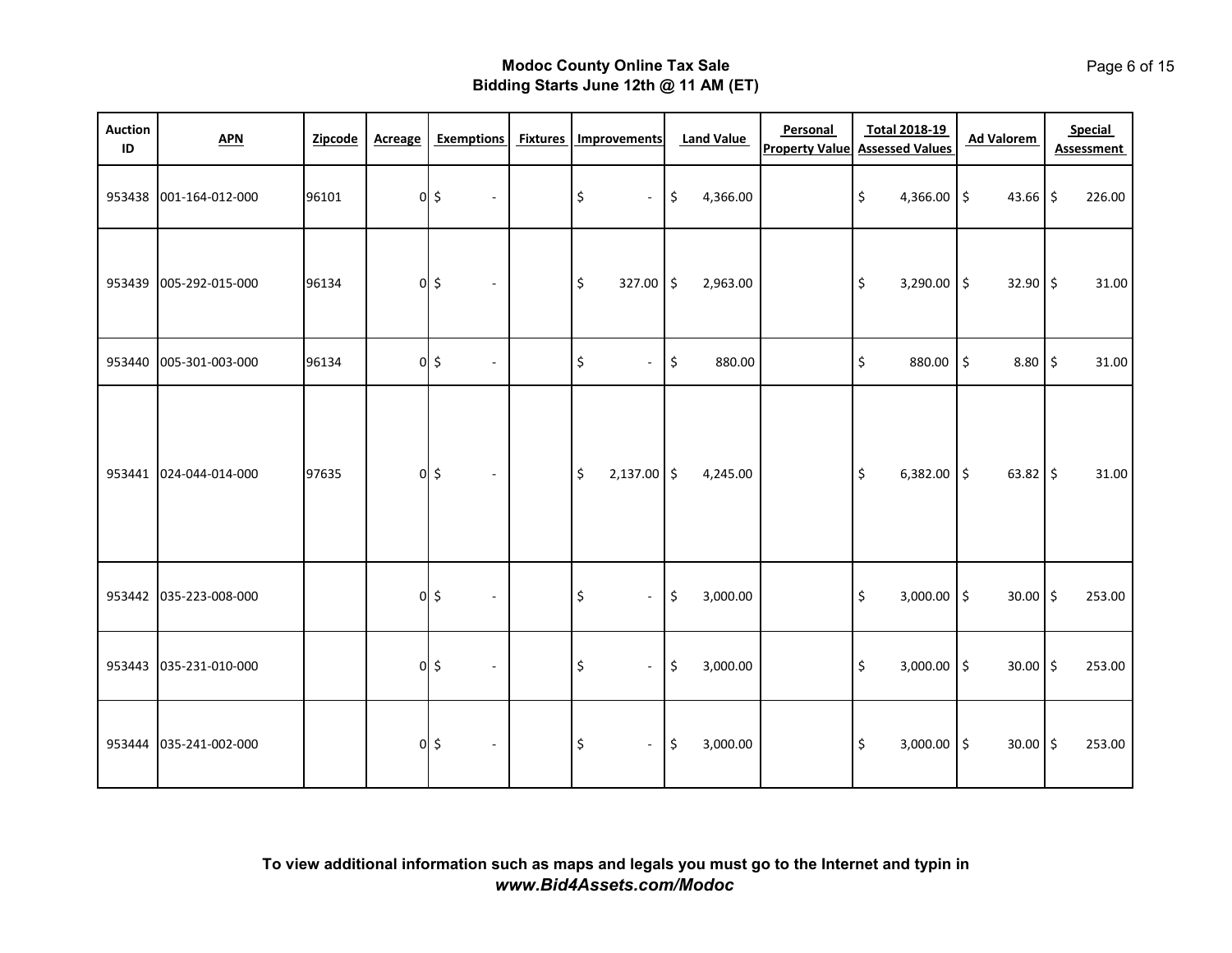| <b>Auction</b><br>ID | <b>APN</b>             | Zipcode | <b>Acreage</b> | <b>Exemptions</b>                  | <b>Fixtures</b> | Improvements                                      | <b>Land Value</b> | Personal<br><b>Property Value</b> | <b>Total 2018-19</b><br><b>Assessed Values</b> | <b>Ad Valorem</b> | Special<br><b>Assessment</b> |
|----------------------|------------------------|---------|----------------|------------------------------------|-----------------|---------------------------------------------------|-------------------|-----------------------------------|------------------------------------------------|-------------------|------------------------------|
| 953445               | 035-252-035-000        |         |                | $0$ \$<br>$\overline{\phantom{a}}$ |                 | $\boldsymbol{\mathsf{\dot{S}}}$<br>$\blacksquare$ | \$<br>3,000.00    |                                   | \$<br>$3,000.00$ \$                            | 30.00 \$          | 253.00                       |
| 953446               | 036-044-007-000        |         |                | $0$ \$<br>$\sim$                   |                 | $\boldsymbol{\mathsf{\dot{S}}}$<br>$\blacksquare$ | \$<br>3,000.00    |                                   | \$<br>$3,000.00$ \$                            | 30.00 \$          | 253.00                       |
| 953447               | 036-312-012-000        |         |                | $0$ \$<br>$\overline{\phantom{a}}$ |                 | \$<br>$\overline{\phantom{a}}$                    | \$<br>2,050.00    |                                   | \$<br>2,050.00 \$                              | $20.50$ \$        | 322.00                       |
| 953448               | 036-343-019-000        |         |                | $0$ \$<br>$\blacksquare$           |                 | \$<br>$\blacksquare$                              | \$<br>2,000.00    |                                   | \$<br>$2,000.00$ \$                            | 20.00             | $\frac{1}{2}$<br>322.00      |
| 953449               | 036-343-020-000        |         |                | $0$ \$<br>$\blacksquare$           |                 | \$<br>$\overline{\phantom{a}}$                    | \$<br>2,000.00    |                                   | \$<br>$2,000.00$ \$                            | 20.00 \$          | 96.00                        |
|                      | 953450 036-343-021-000 |         |                | $0$ \$<br>$\overline{\phantom{a}}$ |                 | \$<br>$\blacksquare$                              | \$<br>2,000.00    |                                   | \$<br>2,000.00 \$                              | 20.00             | $\frac{1}{2}$<br>96.00       |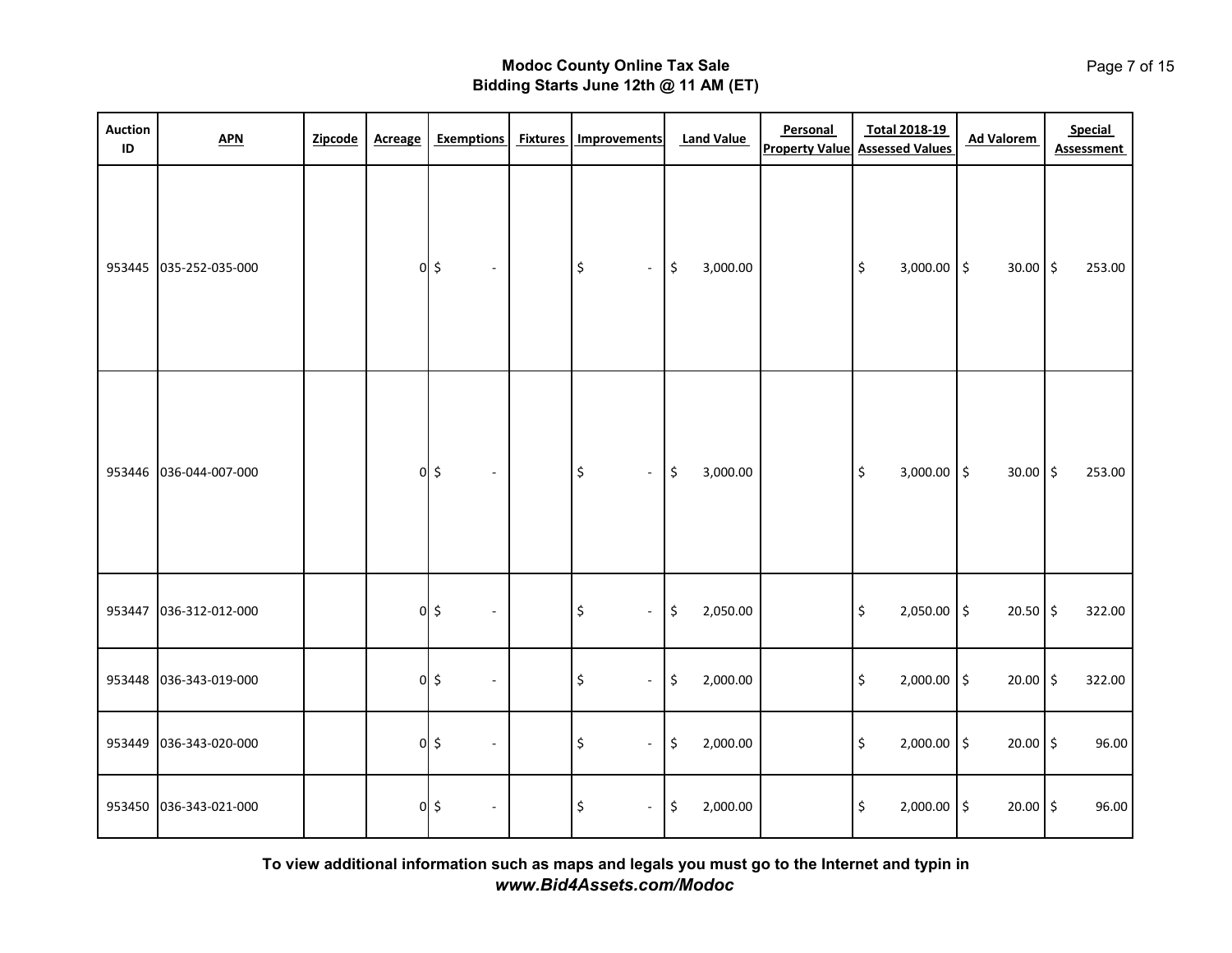| <b>Auction</b><br>ID | APN                    | Zipcode | <b>Acreage</b> | <b>Exemptions</b>                  | <b>Fixtures</b> | <b>Improvements</b>                         | <b>Land Value</b>         | Personal<br><b>Property Value</b> | <b>Total 2018-19</b><br><b>Assessed Values</b> | <b>Ad Valorem</b> | Special<br>Assessment |
|----------------------|------------------------|---------|----------------|------------------------------------|-----------------|---------------------------------------------|---------------------------|-----------------------------------|------------------------------------------------|-------------------|-----------------------|
|                      | 953451 036-353-007-000 |         |                | $0$ \$<br>$\blacksquare$           |                 | \$<br>$\blacksquare$                        | \$<br>2,000.00            |                                   | $\boldsymbol{\mathsf{S}}$<br>2,000.00 \$       | $20.00$ \$        | 322.00                |
| 953452               | 036-361-018-000        |         |                | $0$ \$<br>$\overline{\phantom{a}}$ |                 | \$<br>$\blacksquare$                        | \$<br>1,761.00            |                                   | $\zeta$<br>1,761.00 \$                         | $17.61$ \$        | 95.99                 |
| 953453               | 036-361-019-000        |         |                | $0$ \$<br>$\blacksquare$           |                 | \$<br>$\blacksquare$                        | \$<br>2,000.00            |                                   | $\boldsymbol{\mathsf{S}}$<br>2,000.00 \$       | $20.00$ \$        | 322.00                |
| 953454               | 036-361-020-000        |         |                | $0$ \$<br>$\blacksquare$           |                 | \$<br>$\blacksquare$                        | $\zeta$<br>3,006.00       |                                   | $\zeta$<br>3,006.00 \$                         | $30.06$ \$        | 322.00                |
| 953455               | 037-384-005-000        |         |                | $0$ \$<br>$\blacksquare$           |                 | $\boldsymbol{\mathsf{S}}$<br>$\blacksquare$ | $\frac{1}{2}$<br>3,000.00 |                                   | $\zeta$<br>$3,000.00$ \$                       | $30.00$ \$        | 253.00                |
|                      | 953456 039-401-007-000 |         |                | $0$ \$<br>$\blacksquare$           |                 | \$<br>$\blacksquare$                        | $\ddot{\phi}$<br>3,000.00 |                                   | \$<br>$3,000.00$ \$                            | 30.00 \$          | 96.00                 |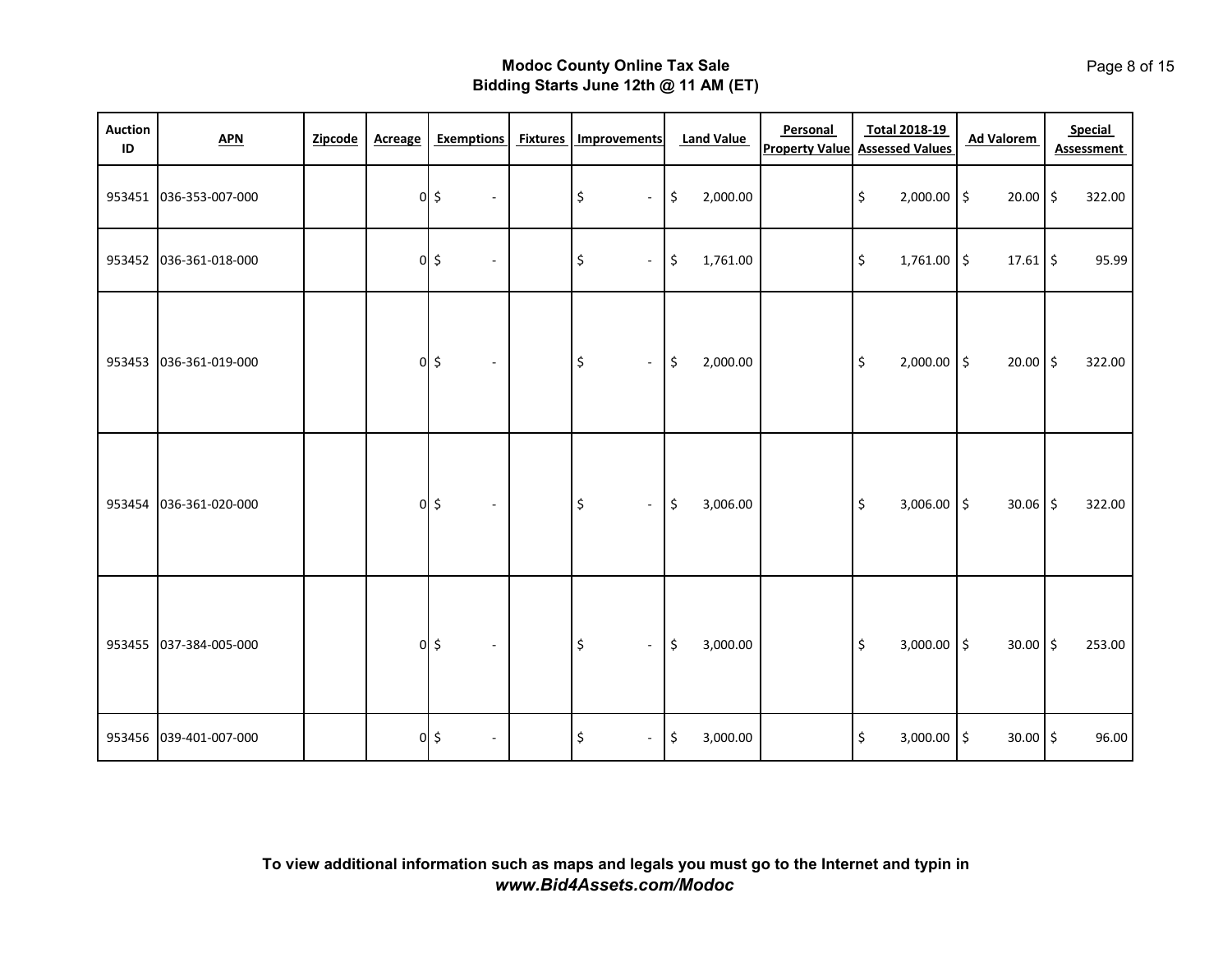| <b>Auction</b><br>ID | <b>APN</b>             | Zipcode | <b>Acreage</b> | <b>Exemptions</b>           | <b>Fixtures</b> | Improvements                                | <b>Land Value</b> | Personal | <b>Total 2018-19</b><br><b>Property Value Assessed Values</b> | <b>Ad Valorem</b> | Special<br><b>Assessment</b> |
|----------------------|------------------------|---------|----------------|-----------------------------|-----------------|---------------------------------------------|-------------------|----------|---------------------------------------------------------------|-------------------|------------------------------|
| 953457               | 040-142-024-000        |         |                | $0$ \$<br>$\sim$            |                 | $\frac{1}{2}$<br>$\sim$                     | \$<br>3,000.00    |          | \$<br>$3,000.00$ \$                                           | $30.00$ \$        | 93.00                        |
| 953458               | 041-532-035-000        |         | $0.94$ \$      | $\blacksquare$              |                 | $\boldsymbol{\mathsf{S}}$<br>$\blacksquare$ | \$<br>4,000.00    |          | 4,000.00 $\vert$ \$<br>\$                                     | 40.00             | \$<br>27.00                  |
| 953459               | 041-533-009-000        |         | $0.92$ \$      | $\mathcal{L}_{\mathcal{A}}$ |                 | \$<br>$\omega$                              | \$<br>4,000.00    |          | \$<br>4,000.00 $\vert$ \$                                     | 40.00             | \$<br>235.00                 |
| 953460               | 041-533-010-000        |         | $0.92$ \$      | $\sim$                      |                 | \$<br>$\omega$                              | \$<br>4,000.00    |          | \$<br>4,000.00 \$                                             | 40.00             | \$<br>45.00                  |
|                      | 953461 041-644-026-000 |         |                | $0$ \$<br>$\omega$          |                 | \$<br>$\blacksquare$                        | \$<br>4,000.00    |          | \$<br>4,000.00 $\vert$ \$                                     | 40.00             | \$<br>253.00                 |
| 953462               | 041-644-036-000        |         | $0.96$ \$      | $\sim$                      |                 | $\uparrow$<br>$\blacksquare$                | \$<br>4,000.00    |          | \$<br>4,000.00 \$                                             | 40.00             | \$<br>253.00                 |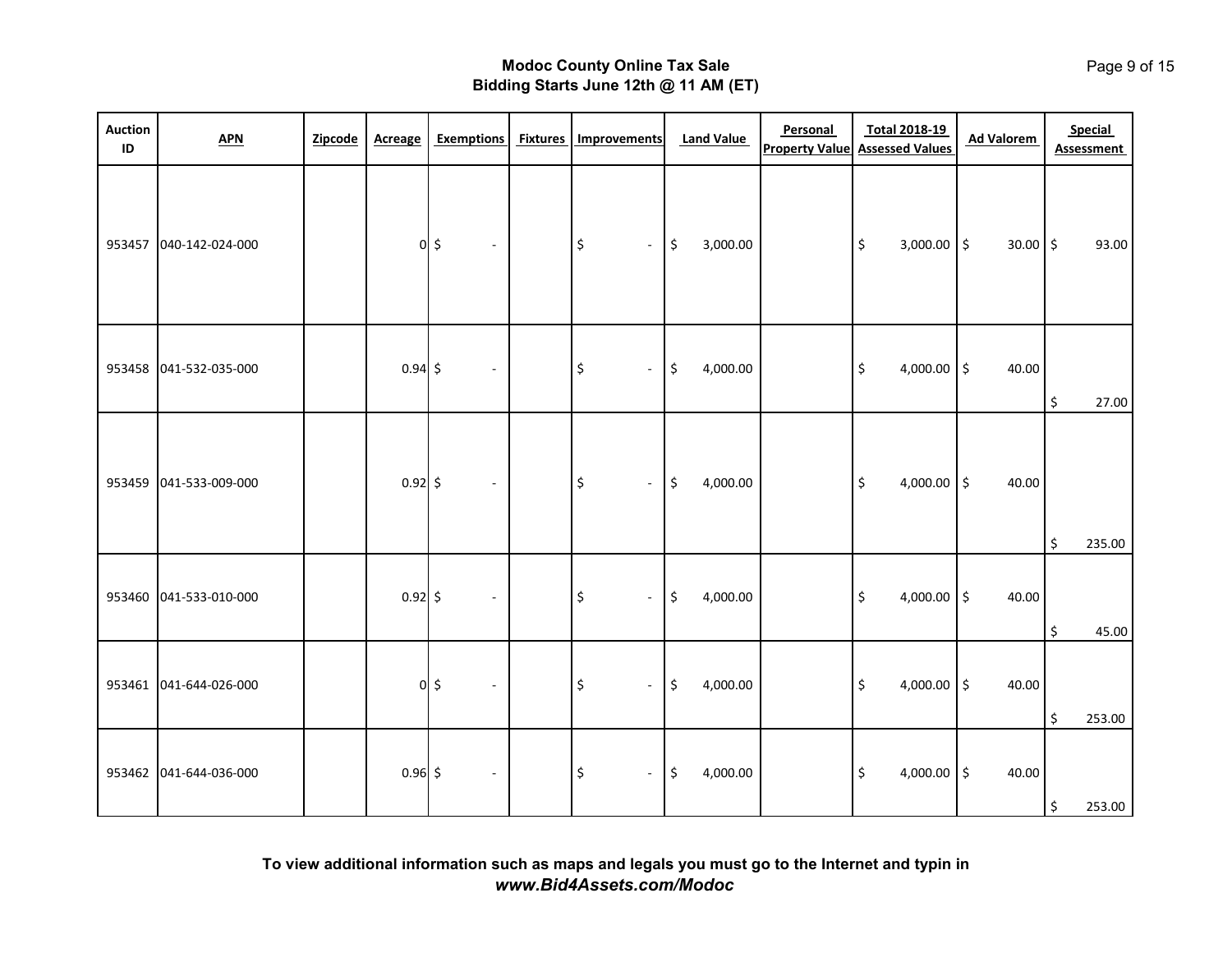| <b>Auction</b><br>ID | <u>APN</u>                            | Zipcode | Acreage      | <b>Exemptions</b> | <b>Fixtures   Improvements</b> | <b>Land Value</b> | Personal | <b>Total 2018-19</b><br><b>Property Value Assessed Values</b> | <b>Ad Valorem</b> | <b>Special</b><br>Assessment |
|----------------------|---------------------------------------|---------|--------------|-------------------|--------------------------------|-------------------|----------|---------------------------------------------------------------|-------------------|------------------------------|
| 953463               | 041-731-010-000 & 041-<br>731-011-000 |         | $1.99 \,$ \$ |                   |                                | 8,000.00          |          | $8,000.00$ S                                                  | 80.00             | 280.00                       |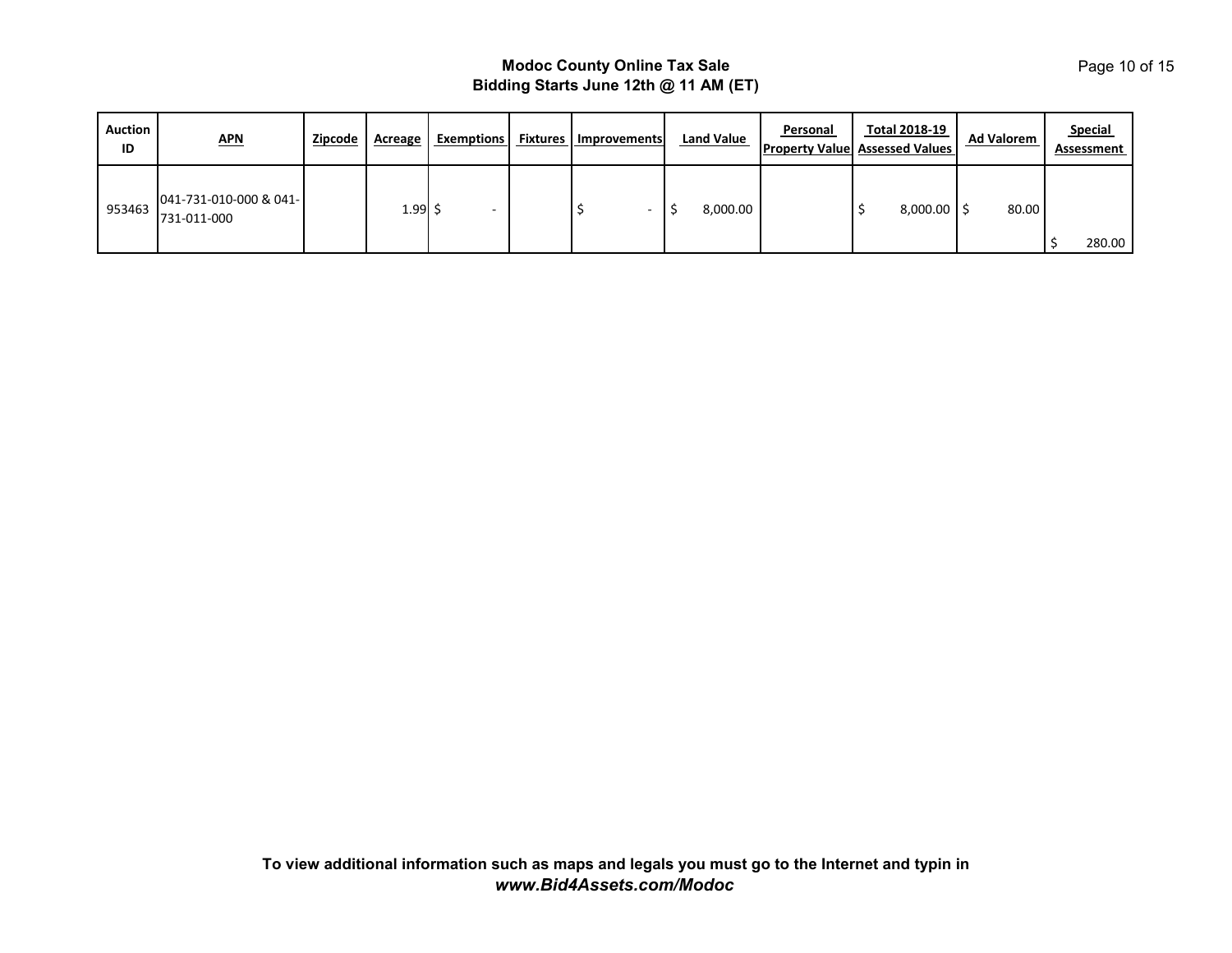| <b>Auction</b><br>ID | <b>APN</b>      | <b>Total 2018-</b><br>19 Tax Bill | <b>Tax Rate</b><br>Area | <b>Tax Rate</b> | <b>Zoning</b><br>Code | <b>Zoning Type</b>                   | <b>IRS Lien</b> | <b>Additional Information</b>                                                                                                                                                                                |
|----------------------|-----------------|-----------------------------------|-------------------------|-----------------|-----------------------|--------------------------------------|-----------------|--------------------------------------------------------------------------------------------------------------------------------------------------------------------------------------------------------------|
| 953438               | 001-164-012-000 | \$<br>269.66                      | 001000                  | 0.0100          | R <sub>2</sub>        | <b>Medium Density</b><br>Residential |                 | Parcel may be subject to flooding, Bldg<br>Permit Disclosure: None                                                                                                                                           |
| 953439               | 005-292-015-000 | \$                                | 63.90 070003            | 0.0100          | <b>RH</b>             | Residential High<br>Density          |                 | Improvement value is a service<br>entrance., Bldg Permit Disclosure:<br>None                                                                                                                                 |
| 953440               | 005-301-003-000 | \$                                | 39.80 070003            | 0.0100          | С                     | Commercial                           |                 | Bldg Permit Disclosure: None                                                                                                                                                                                 |
| 953441               | 024-044-014-000 | \$                                | 94.82 057027            | 0.0100          | <b>RH</b>             | Residential High<br>Density          |                 | Improvement value on parcel is a<br>septic system., Bldg Permit Disclosure:<br>None                                                                                                                          |
| 953442               | 035-223-008-000 | \$                                | 283.00 057038           | 0.0100          | <b>RH</b>             | Residential High<br>Density          |                 | Bldg Permit Disclosure: Public sewer or<br>water is currently not available in the<br>Hill Units of Cal Pines subdivision. A<br>permitted private well and sewage<br>BIOG Permit DISCIOSUTE: PUDIIC Sewer or |
| 953443               | 035-231-010-000 | \$<br>283.00                      | 057038                  | 0.0100          | <b>RH</b>             | Residential High<br>Density          |                 | water is currently not available in the<br>Hill Units of Cal Pines subdivision. A<br>permitted private well and sewage                                                                                       |
| 953444               | 035-241-002-000 | \$                                | 283.00 057038           | 0.0100          | <b>RH</b>             | Residential High<br>Density          |                 | Bidg Permit Disclosure: Public sewer or<br>water is currently not available in the<br>Hill Units of Cal Pines subdivision. A<br>permitted private well and sewage<br>system is required for development.     |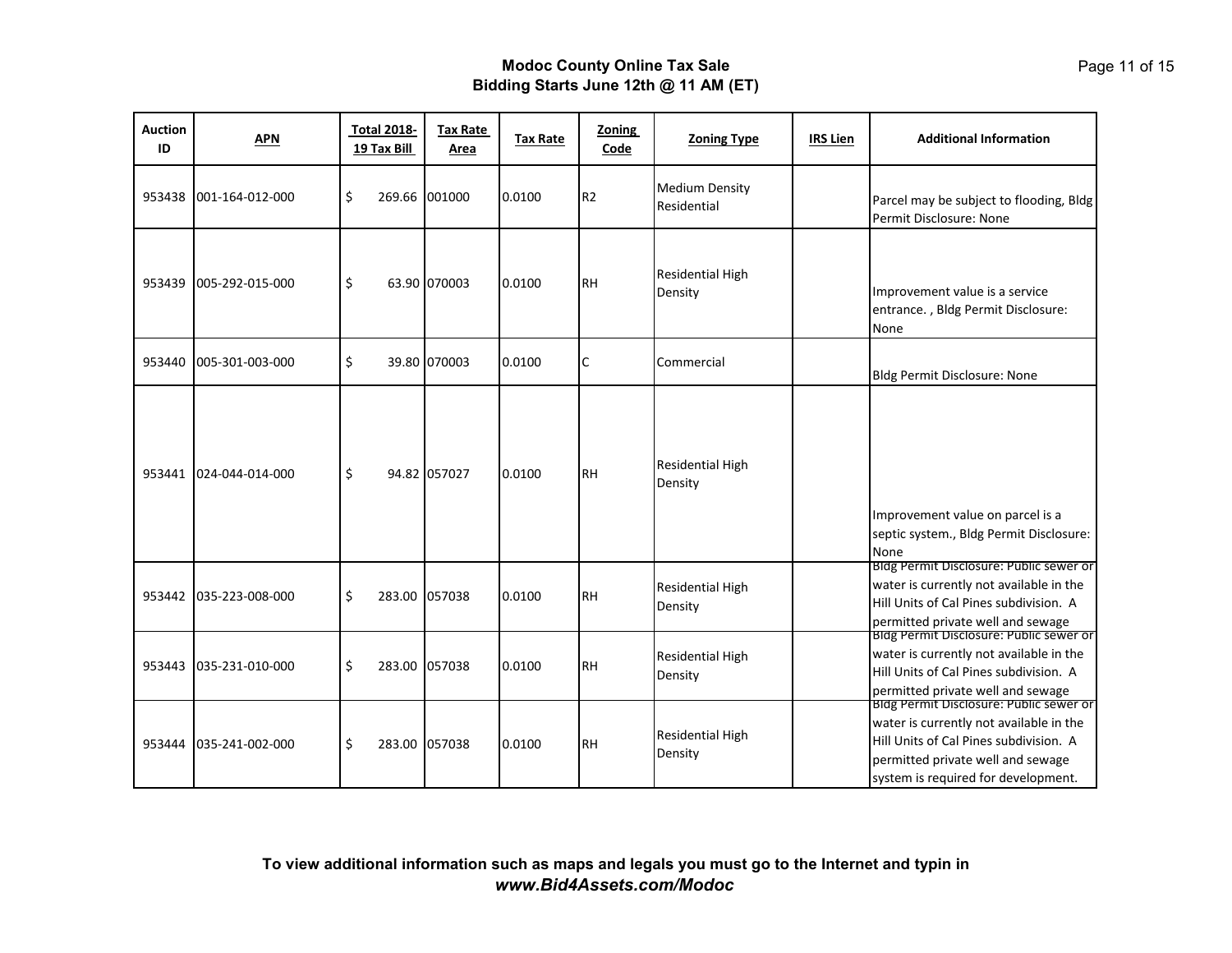| <b>Auction</b><br>ID | <b>APN</b>      | <b>Total 2018-</b><br>19 Tax Bill | <b>Tax Rate</b><br>Area | <b>Tax Rate</b> | <b>Zoning</b><br>Code | <b>Zoning Type</b>                 | <b>IRS Lien</b> | <b>Additional Information</b>                                                                                                                                                                            |
|----------------------|-----------------|-----------------------------------|-------------------------|-----------------|-----------------------|------------------------------------|-----------------|----------------------------------------------------------------------------------------------------------------------------------------------------------------------------------------------------------|
| 953445               | 035-252-035-000 | \$<br>283.00 057038               |                         | 0.0100          | <b>RH</b>             | Residential High<br>Density        |                 | Bldg Permit Disclosure: Public sewer or<br>water is currently not available in the<br>Hill Units of Cal Pines subdivision. A<br>permitted private well and sewage<br>system is required for development. |
| 953446               | 036-044-007-000 | \$<br>283.00 057006               |                         | 0.0100          | <b>RH</b>             | Residential High<br>Density        |                 | Bldg Permit Disclosure: None                                                                                                                                                                             |
| 953447               | 036-312-012-000 | \$<br>342.50 057006               |                         | 0.0100          | <b>RH</b>             | Residential High<br>Density        |                 | Bldg Permit Disclosure: None                                                                                                                                                                             |
| 953448               | 036-343-019-000 | \$<br>342.00 057006               |                         | 0.0100          | <b>RH</b>             | <b>Residential High</b><br>Density |                 | Bldg Permit Disclosure: None                                                                                                                                                                             |
| 953449               | 036-343-020-000 | \$<br>116.00 057006               |                         | 0.0100          | <b>RH</b>             | <b>Residential High</b><br>Density |                 | Bldg Permit Disclosure: None                                                                                                                                                                             |
| 953450               | 036-343-021-000 | \$<br>116.00 057006               |                         | 0.0100          | <b>RH</b>             | <b>Residential High</b><br>Density |                 | Bldg Permit Disclosure: None                                                                                                                                                                             |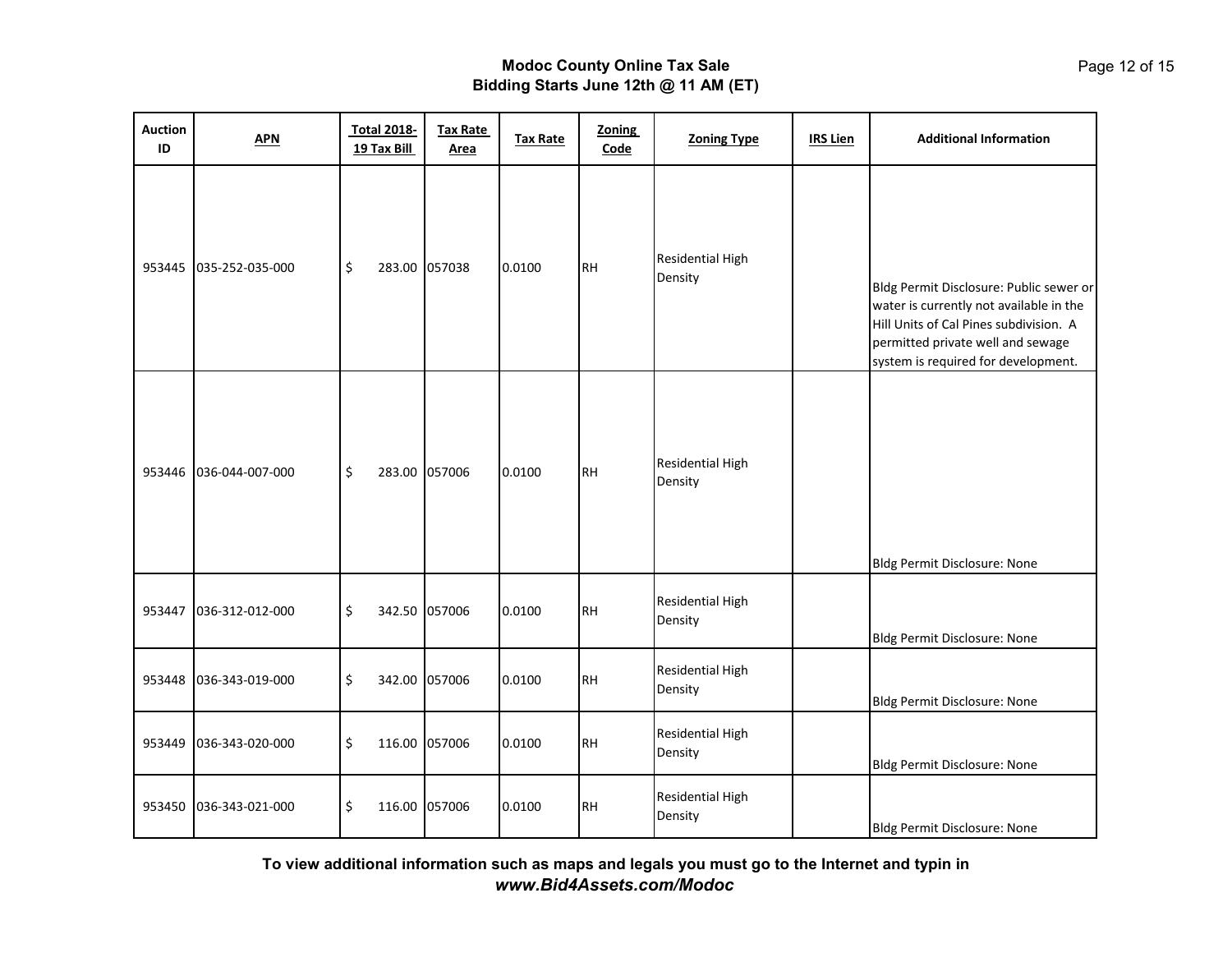| <b>Auction</b><br>ID | <b>APN</b>      | <b>Total 2018-</b><br>19 Tax Bill | <b>Tax Rate</b><br><b>Area</b> | <b>Tax Rate</b> | <b>Zoning</b><br>Code | <b>Zoning Type</b>                 | <b>IRS Lien</b> | <b>Additional Information</b>                                                                                                                                                                            |
|----------------------|-----------------|-----------------------------------|--------------------------------|-----------------|-----------------------|------------------------------------|-----------------|----------------------------------------------------------------------------------------------------------------------------------------------------------------------------------------------------------|
| 953451               | 036-353-007-000 | \$                                | 342.00 057006                  | 0.0100          | <b>RH</b>             | <b>Residential High</b><br>Density |                 | Bldg Permit Disclosure: None                                                                                                                                                                             |
| 953452               | 036-361-018-000 | \$                                | 113.60 057006                  | 0.0100          | <b>RH</b>             | <b>Residential High</b><br>Density |                 | Bldg Permit Disclosure: None                                                                                                                                                                             |
| 953453               | 036-361-019-000 | \$                                | 342.00 057006                  | 0.0100          | <b>RH</b>             | <b>Residential High</b><br>Density |                 | Bldg Permit Disclosure: None                                                                                                                                                                             |
| 953454               | 036-361-020-000 | \$                                | 352.06 057006                  | 0.0100          | <b>RH</b>             | <b>Residential High</b><br>Density |                 | Bldg Permit Disclosure: None                                                                                                                                                                             |
| 953455               | 037-384-005-000 | \$                                | 283.00 057038                  | 0.0100          | <b>RH</b>             | <b>Residential High</b><br>Density |                 | Bldg Permit Disclosure: Public sewer or<br>water is currently not available in the<br>Hill Units of Cal Pines subdivision. A<br>permitted private well and sewage<br>system is required for development. |
| 953456               | 039-401-007-000 | \$<br>126.00                      | 057006                         | 0.0100          | <b>RH</b>             | <b>Residential High</b><br>Density |                 | Bldg Permit Disclosure: None                                                                                                                                                                             |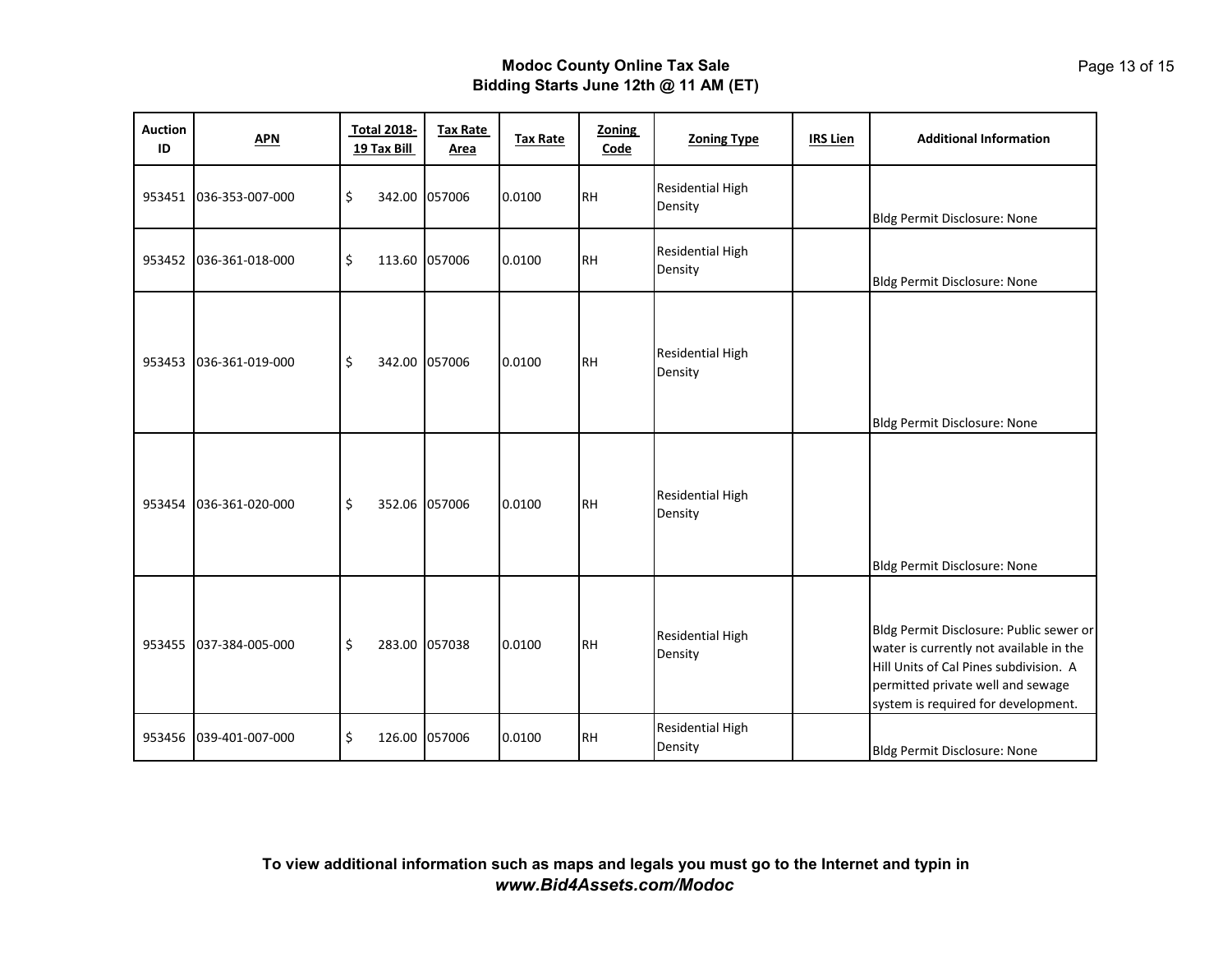| <b>Auction</b><br>ID | <b>APN</b>      | <b>Total 2018-</b><br>19 Tax Bill | <b>Tax Rate</b><br>Area | <b>Tax Rate</b> | <b>Zoning</b><br>Code | <b>Zoning Type</b>                 | <b>IRS Lien</b> | <b>Additional Information</b>                                                                                                                                                                                                                                                                                                                                                                                                                                                                                                                                                                                                    |
|----------------------|-----------------|-----------------------------------|-------------------------|-----------------|-----------------------|------------------------------------|-----------------|----------------------------------------------------------------------------------------------------------------------------------------------------------------------------------------------------------------------------------------------------------------------------------------------------------------------------------------------------------------------------------------------------------------------------------------------------------------------------------------------------------------------------------------------------------------------------------------------------------------------------------|
| 953457               | 040-142-024-000 | \$                                | 123.00 057006           | 0.0100          | <b>RH</b>             | <b>Residential High</b><br>Density |                 | Bldg Permit Disclosure: None                                                                                                                                                                                                                                                                                                                                                                                                                                                                                                                                                                                                     |
| 953458               | 041-532-035-000 | \$                                | 67.00 056017            | 0.0100          | <b>RH</b>             | <b>Residential High</b><br>Density |                 | Bldg Permit Disclosure: Public sewer or<br>water is currently not available in the<br>Hill Units of Cal Pines subdivision. A<br>permitted private well and sewage<br>system is required for development.                                                                                                                                                                                                                                                                                                                                                                                                                         |
| 953459               | 041-533-009-000 | \$<br>275.00                      | 056017                  | 0.0100          | <b>RH</b>             | <b>Residential High</b><br>Density |                 | Bldg Permit Disclosure: Public sewer or<br>water is currently not available in the<br>Hill Units of Cal Pines subdivision. A<br>permitted private well and sewage<br>system is required for development.                                                                                                                                                                                                                                                                                                                                                                                                                         |
| 953460               | 041-533-010-000 | \$                                | 85.00 056017            | 0.0100          | <b>RH</b>             | <b>Residential High</b><br>Density |                 | Bidg Permit Disclosure: Public sewer or<br>water is currently not available in the<br>Hill Units of Cal Pines subdivision. A<br>permitted private well and sewage<br>system is required for development.<br>Bldg Permit Disclosure: Public sewer or<br>water is currently not available in the<br>Hill Units of Cal Pines subdivision. A<br>permitted private well and sewage<br>system is required for development.<br>Bidg Permit Disclosure: Public sewer or<br>water is currently not available in the<br>Hill Units of Cal Pines subdivision. A<br>permitted private well and sewage<br>system is required for development. |
| 953461               | 041-644-026-000 | \$<br>293.00                      | 056017                  | 0.0100          | <b>RH</b>             | <b>Residential High</b><br>Density |                 |                                                                                                                                                                                                                                                                                                                                                                                                                                                                                                                                                                                                                                  |
| 953462               | 041-644-036-000 | \$<br>293.00                      | 056017                  | 0.0100          | <b>RH</b>             | <b>Residential High</b><br>Density |                 |                                                                                                                                                                                                                                                                                                                                                                                                                                                                                                                                                                                                                                  |